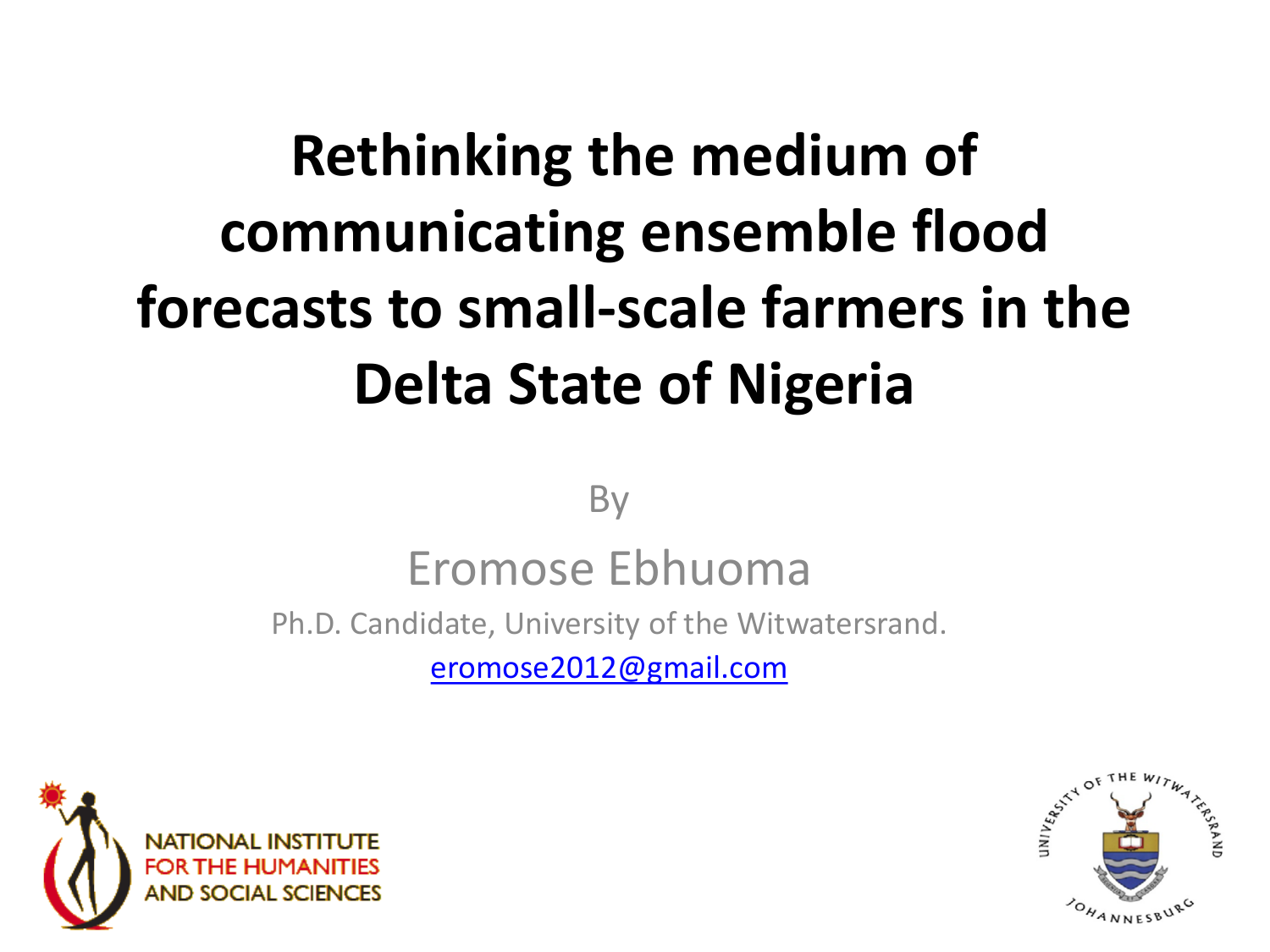## Introduction

- Flood warnings are crucial because they save lives.
- With technological advancement in seasonal climate forecasts, it is possible to predict the climate few months ahead.
- However, the most sophisticated forecast is of little or no value if it fails to reach it's targeted end-users.
- Broadly speaking, the performance of flood-warning systems is poor.



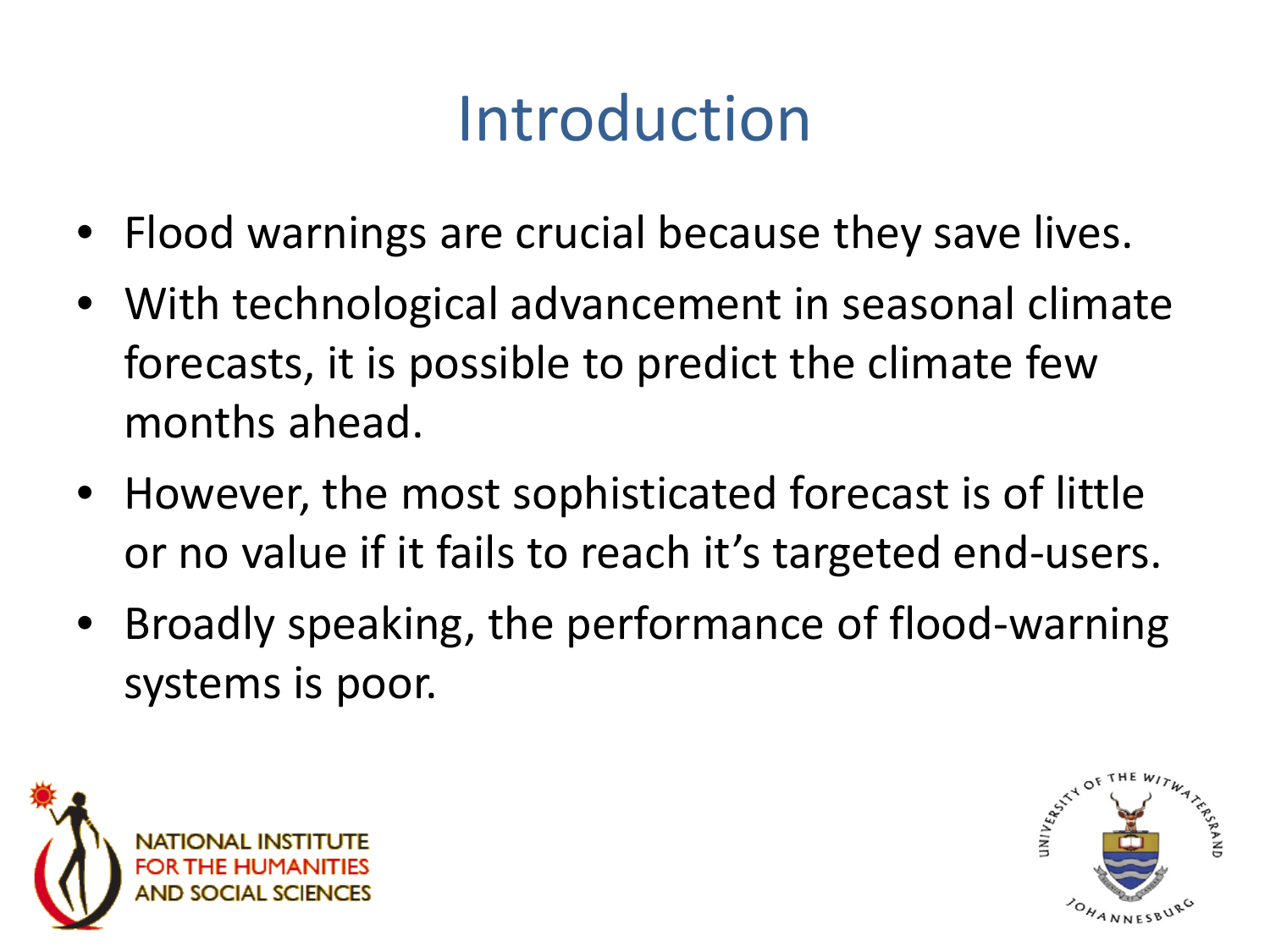# Introduction

- The information fails to reach vulnerable people due to inappropriate medium of communication. This was exactly what happened in the coastal communities in the Delta State of Nigeria in 2012.
- In 2012, Nigeria experienced it's worse flood disaster.
- Surprisingly, the flood was predicted by the Nigerian meteorological agency (NIMET) a month ago before the flood disaster actually occurred.<br>
NATIONAL INSTITUTE<br>
FOR THE HUMANITIES



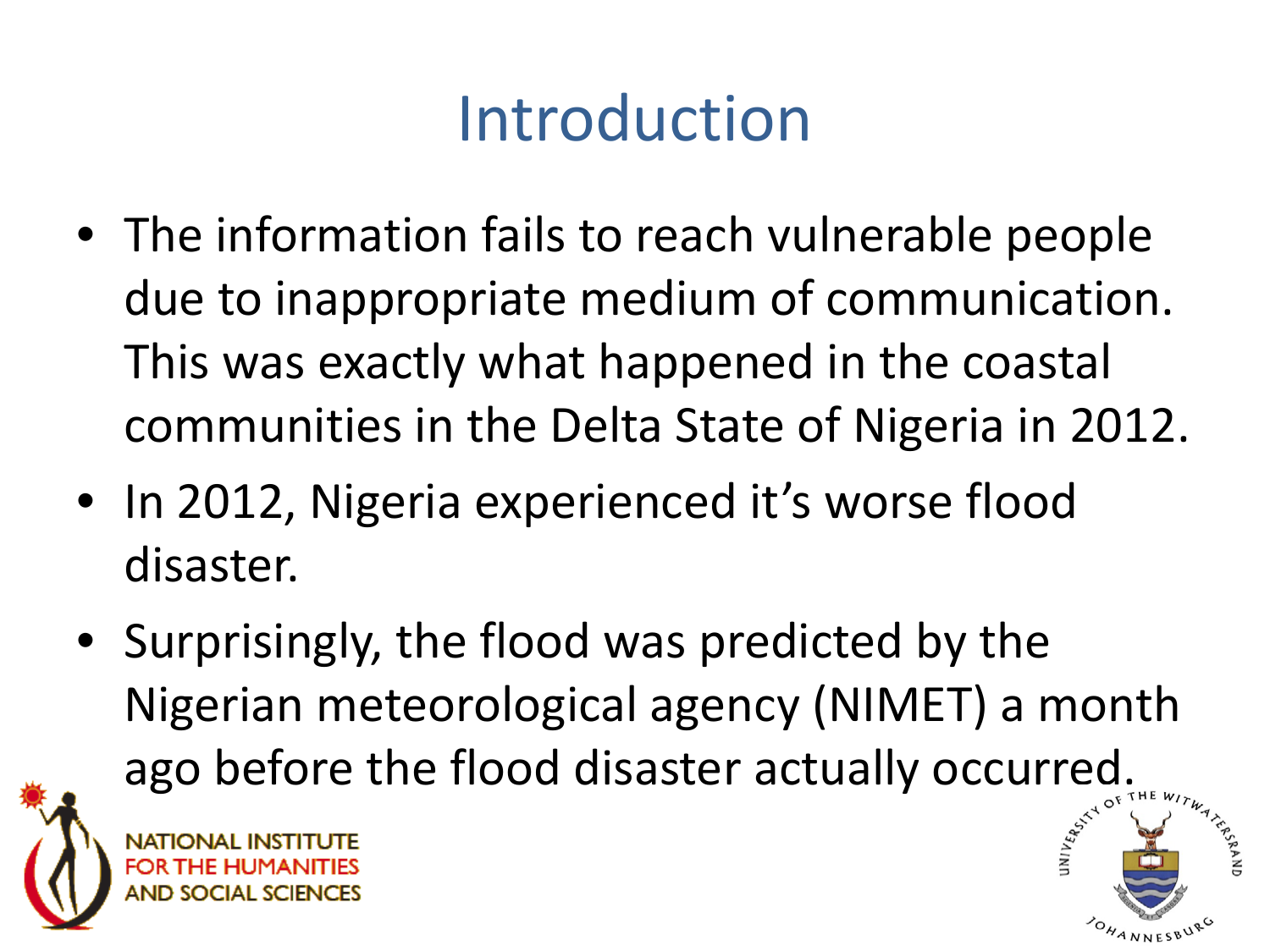### The Delta State as a case study

- Igbide, Olomoro and Uzere communities were severely affected by the flood disaster.
- All but one participant claimed they never received or heard of the forecast.
- The use of the media alone as an effective means of disseminating flood warnings will hardly reach the rural farmers.
- *"We leave our homes first thing in the morning to the farm. By the time we get back home and after preparing dinner for the family we are totally exhausted. What time do we have to listen to the radio?"*



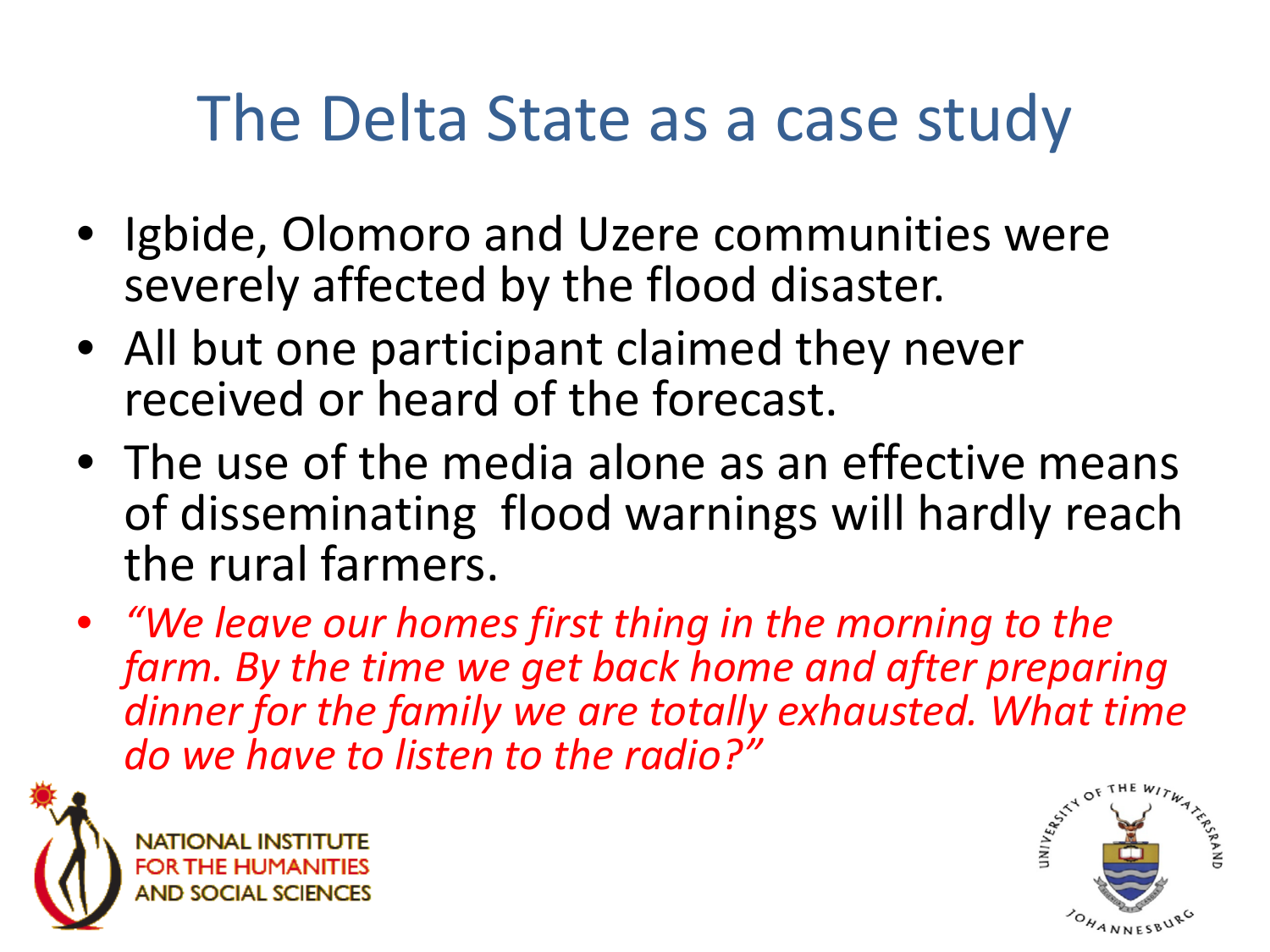#### Case study cont…

- Lack of constant power supply and poverty are other reasons why the media channel alone will not suffice.
- Thus, it is imperative for risk communicators to prioritize the various ways rural people in the developing world disseminate information within their communities.



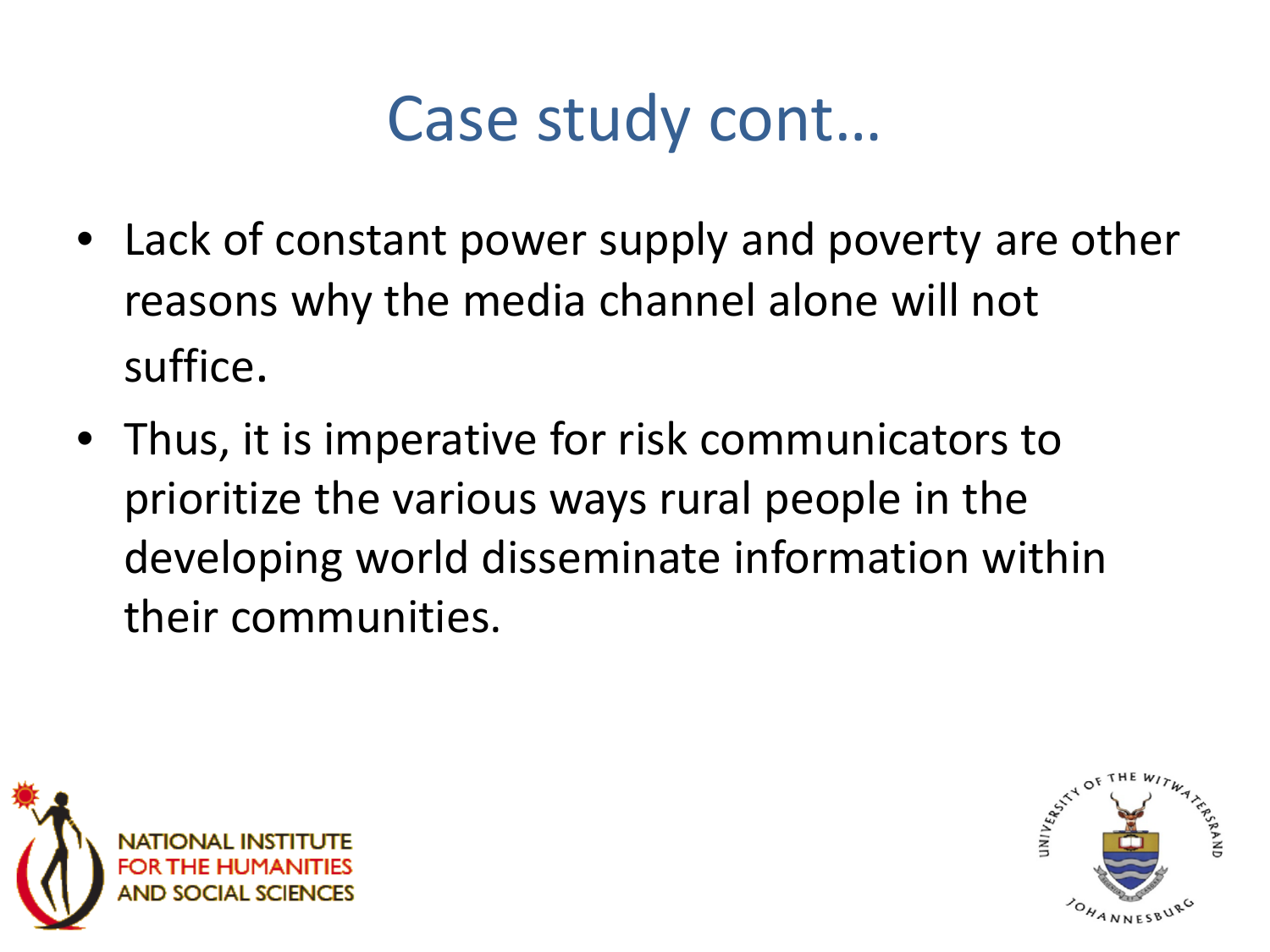# The way forward

- Town-hall meetings in the form of farmers workshop.
- Town-criers, which can be modified by using the busadvocacy system in places with accessible roads.
- Bringing extension workers into the picture.
- Utilizing the various local meeting groups that these farmers belong to.
- In conclusion, it is imperative for risk communicators to utilize the various mediums of communication rural communities have been relying on for decades simultaneously with the media channels.